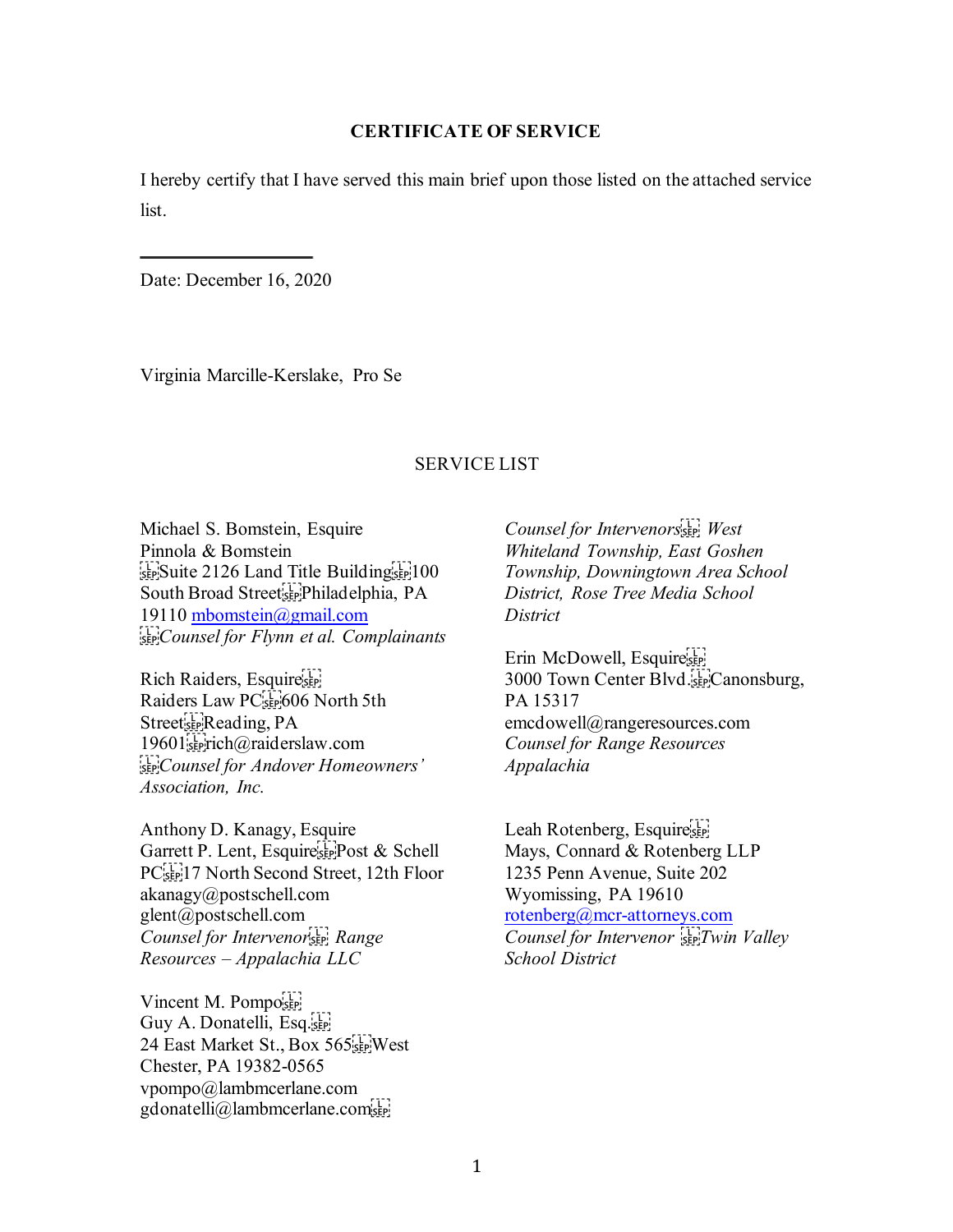James R. Flandreauser Paul, Flandreau & Berger, LLP[F][]320 W. Front Street<sub>ser</sub> Media, PA 19063  $s_{\text{eff}}$  flandreau $\omega$ pfblaw.com $s_{\text{eff}}$ *Counsel for Intervenor Middletown Township* 

Mark L. Freed see Joanna Waldron's Curtin & Heefner  $LP_{\text{SEP}}$ 2005 S. Easton Road, Suite 100 Doylestown, PA  $18901$ <sub>sep</sub>mlf@curtinheefner.com  $jaw@cutinheefner.com<sub>seP</sub>$ *Counsel for Intervenors Uwchlan Township and the County of Chester* 

Thomas Casey  $\sum_{s \in P}$  1113 Windsor Dr. West Chester, PA 19380 [Tcaseylegal@gmail.com](mailto:Tcaseylegal@gmail.com) *Pro se intervenor*

Patricia Sons Biswanger, Esquire 217 North Monroe Street Media, PA 19063 [patbiswanger@gmail.com](mailto:patbiswanger@gmail.com) *Counsel for County of Delaware*

James C. Dalton, Esquires Unruh Turner Burke & Frees  $P.O. Box 515$ West Chester, PA 19381-0515 [jdalton@utbf.com](mailto:jdalton@utbf.com) *Counsel for West Chester Area School District, Chester County, Pennsylvania*

Melissa DiBernardinoser 1602 Old Orchard Lane West Chester, PA 19380 [lissdibernardino@gmail.com](mailto:lissdibernardino@gmail.com) *Pro se Complainant* 

Virginia Marcille-Kerslake 103 Shoen Road

 $E_{\text{EP}}$ Exton, PA 19341 vkerslake@gmail.com *Pro Se Intervenor* 

Joseph Otis Minott, Esquire Alexander G. Bomstein, Esquire Ernest Logan Welde, Esquire Kathryn L. Urbanowicz, Esquire Clean Air Council 135 South 19th Street, Suite 300 Philadelphia, PA 19103 Joe\_minott@cleanair.org abomstein@cleanair.org lwelde@cleanair.org [kurbanowicz@cleanair.org](mailto:kurbanowicz@cleanair.org) *Counsel for Clean Air Council* 

Rebecca Britton 211 Andover Drive Exton, PA 19341 [rbrittonlegal@gmail.com](mailto:rbrittonlegal@gmail.com) *Pro se Complainant* 

James J. Byrne, Esquire see Kelly S. Sullivan, Esquiresee McNichol, Byrne & Matlawski, P.C. 1223 N. Providence Road Media, PA 19063 jjbyrne@mbmlawoffice.com [ksullivan@mbmlawoffice.com](mailto:ksullivan@mbmlawoffice.com) C*ounsel for Thornbury Township, Delaware County* 

Michael P. Pierce, Esquire Pierce & Hughes, P.C. 17 Veterans Square<sup>sLP</sup> P.O. Box 604 Media, PA 19063 Mppierce@pierceandhughes.com *Counsel for Edgmont Township* 

Laura Obenskiser 14 South Village Avenue Exton PA 19341 [ljobenski@gmail.com](mailto:ljobenski@gmail.com) *Pro se Complainant*